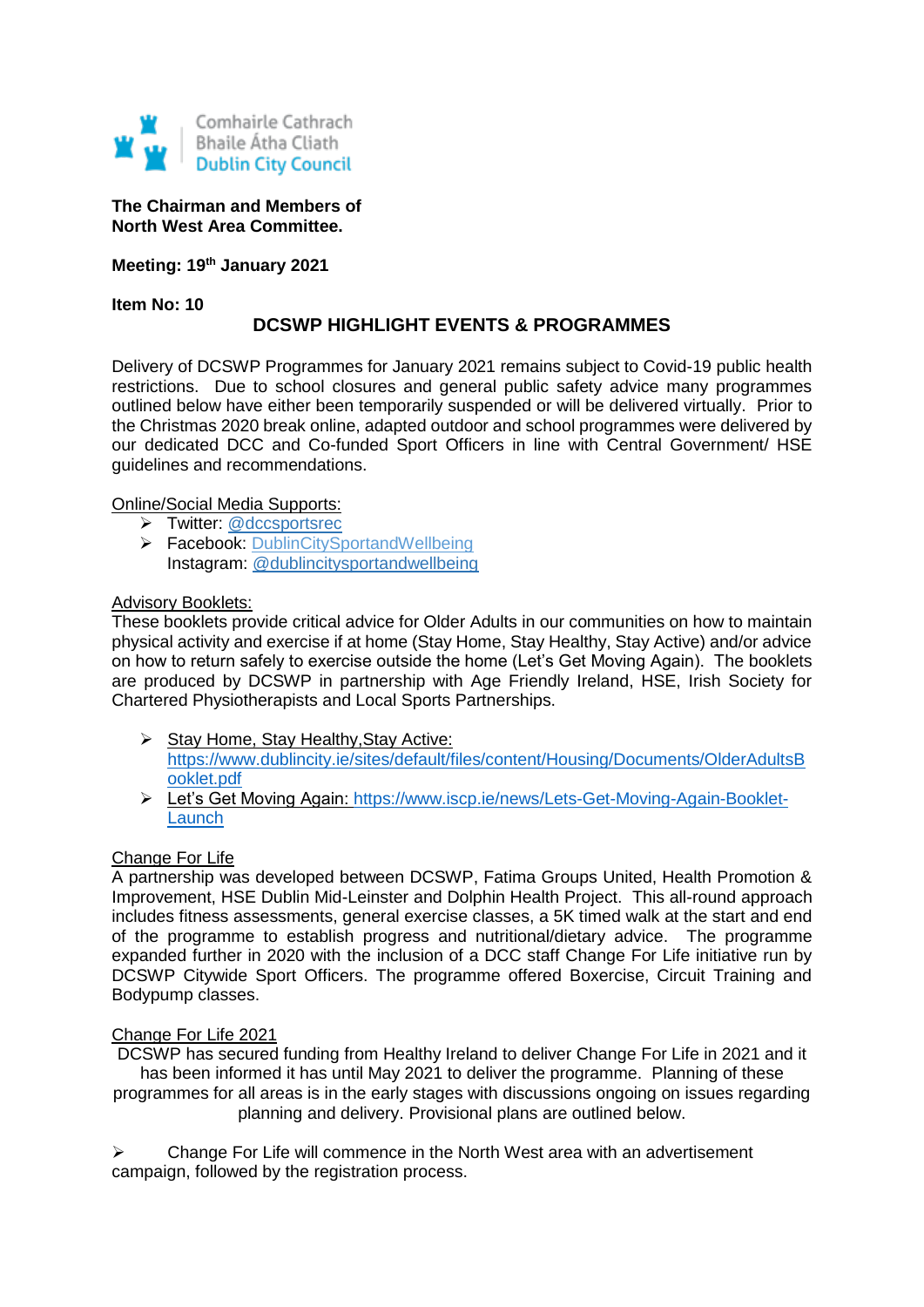$\triangleright$  Covid challenges will be overcome by embracing the outdoors with hill and trail walking programmes and by with online nutrition and exercise programmes, hill and trail walking

## Lord Mayor's 5 Alive Challenge 2021

The Lord Mayor's 5 Alive Challenge is back for 2021! 5 Alive has gone virtual for its  $9<sup>th</sup>$  year in view of Covid-19 Health and Safety considerations but the core principles remain the same - the challenge is to complete all 5 races and ultimately commit to taking part in regular physical activity. 400 people signed up for the challenge this year. When all 5 races have been completed LM 5 Aliver's will receive medals and the Lord Mayor's scroll.

 $\triangleright$  First up for 2021 was the Tom Brennan New Year's Day virtual 5k which participants took on between  $27<sup>th</sup>$  December 2020 and  $3<sup>rd</sup>$  January 2021. Next on the agenda is the AXA Raheny 5 mile which can be completed between  $25<sup>th</sup>$  and  $31<sup>st</sup>$  January 2021. DCSWP is supporting our 2021 participants by preparing a number of training plans for multiple levels which will be circulated prior to the AXA Raheny challenge.

## Operation Transformation Walks – Get Dublin Walking

Each year DCSWP's Get Dublin Walking Community Programmes link in with Operation Transformation national walk initiatives. Despite current challenges multiple 5k walk /runs in local parks permitting covid-approved numbers to participate are in the planning stages. A provisional date has been set for Friday 19<sup>th</sup> February 2021 and the War memorial Park in Islandbridge has been selected as the starting point.

### 0 to 3k Challenge

DCSWP citywide Sport Officers will launch the 0 - 3k 6 week virtual challenge in on Monday 18<sup>th</sup> January. Full details will be included in the February Area Report.

## Get All Girls Active – GAGA

Get All Girls Active or 'GAGA' is DCSWP's core programme dedicated to increasing opportunities for females to participate in sport and physical activity. Research has shown that teenage girls are at a higher risk of dropping out of sport and exercise than any other demographic. In 2020, as part of the expansion of programme, DCSWP applied for and secured funding to roll out a Women in Sport Initiative which led to the development and delivery of a school physical activity and exercise programme aimed at teenage girls aged 12-15 years. The programmes is a wellbeing project led by Children & Young People's Services Board and delivered in partnership with DCSWP, Healthy Ireland, Tusla and Pobal.

To date approximately 150 girls have taken part in this initiative which has included Zumba classes, aerobic and circuit training, athletics, volleyball, and tag rugby. Officers in the North West area will look to resume the programme and commence a second GAGA programme for 2021

#### **Orienteering**

In late 2020 DCSWP teamed up with Orienteering Ireland to support young people, families and adults of all abilities to take up something a little different. DCSWP has also worked closely with Orienteering Ireland around the use of technology to map parks across the Dublin region that can potentially play host to orienteering programmes and maximise the delivery of this very positive outdoor initiative. Full details TBC.

## Sport Inclusion & Integration

 $\triangleright$  The online 'Sit Fit' programmes supports people with physical disabilities to remain active via its adapted sitting exercise programme. Full details on times and dates for January/February TBC.